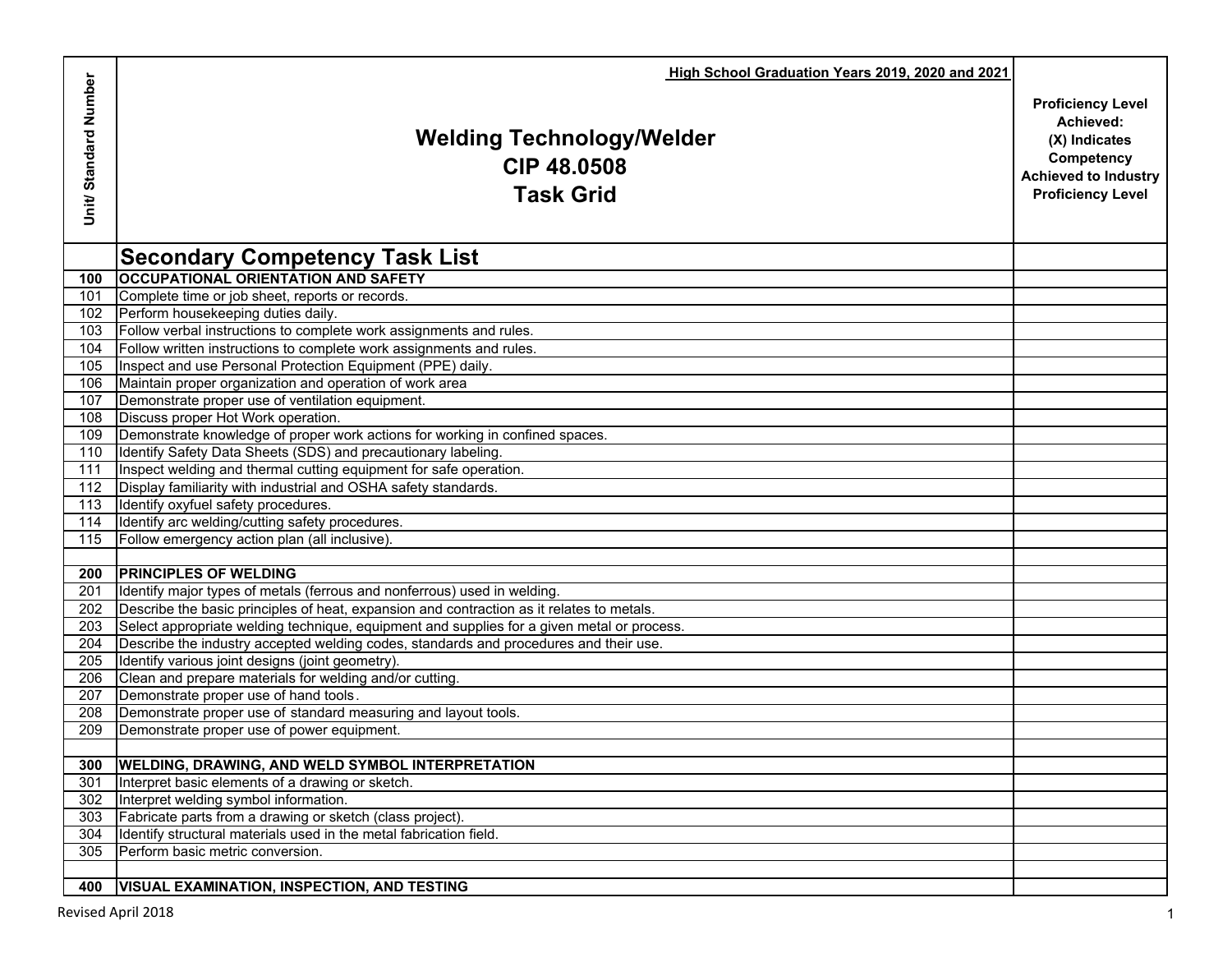|                      | High School Graduation Years 2019, 2020 and 2021                               |                                                                                                                                 |
|----------------------|--------------------------------------------------------------------------------|---------------------------------------------------------------------------------------------------------------------------------|
| Unit/Standard Number | <b>Welding Technology/Welder</b><br><b>CIP 48.0508</b><br><b>Task Grid</b>     | <b>Proficiency Level</b><br>Achieved:<br>(X) Indicates<br>Competency<br><b>Achieved to Industry</b><br><b>Proficiency Level</b> |
| 401                  | Evaluate cut surfaces and edges of prepared base metal parts for testing.      |                                                                                                                                 |
| 402                  | Identify and evaluate weld discontinuities as per accept/reject criteria.      |                                                                                                                                 |
| 403                  | Perform visual inspection, destructive and non destructive testing.            |                                                                                                                                 |
|                      |                                                                                |                                                                                                                                 |
| 500                  | SHIELDED METAL ARC WELDING (SMAW)                                              |                                                                                                                                 |
| 501                  | Perform safety inspections of SMAW equipment and accessories.                  |                                                                                                                                 |
| 502                  | Make minor external repairs to SMAW equipment and accessories.                 |                                                                                                                                 |
| 503                  | Set up and operate SMAW equipment.                                             |                                                                                                                                 |
| 504                  | Make fillet welds in all positions.                                            |                                                                                                                                 |
| 505                  | Make groove welds in all positions.<br>Pass performance test in all positions. |                                                                                                                                 |
| 506<br>507           | Perform qualification test.                                                    |                                                                                                                                 |
|                      |                                                                                |                                                                                                                                 |
| 600                  | <b>GAS METAL ARC WELDING (GMAW)</b>                                            |                                                                                                                                 |
| 601                  | Perform safety inspections of GMAW equipment and accessories.                  |                                                                                                                                 |
| 602                  | Make minor external repairs to GMAW equipment and accessories.                 |                                                                                                                                 |
| 603                  | Set up and operate GMAW equipment.                                             |                                                                                                                                 |
| 604                  | Make fillet welds in all positions.                                            |                                                                                                                                 |
| 605                  | Make groove welds in all positions.                                            |                                                                                                                                 |
| 606                  | Pass performance test.                                                         |                                                                                                                                 |
|                      |                                                                                |                                                                                                                                 |
| 700                  | <b>FLUX CORED ARC WELDING (FCAW)</b>                                           |                                                                                                                                 |
| 701                  | Perform safety inspections of Flux Cored Arc equipment and accessories.        |                                                                                                                                 |
| 702                  | Make minor external repairs to Flux Cored Arc equipment and accessories.       |                                                                                                                                 |
| 703                  | Set up and operate FCAW equipment.                                             |                                                                                                                                 |
| 704                  | Make fillet welds in all positions.                                            |                                                                                                                                 |
| 705                  | Pass performance test.                                                         |                                                                                                                                 |
| 706                  | Demonstrate a groove weld in all positions.                                    |                                                                                                                                 |
|                      |                                                                                |                                                                                                                                 |
|                      | 800 GAS TUNGSTEN ARC WELDING (GTAW)                                            |                                                                                                                                 |
| 801                  | Perform safety inspections of GTAW equipment and accessories.                  |                                                                                                                                 |
| $80\overline{2}$     | Make minor external repairs to GTAW equipment and accessories.                 |                                                                                                                                 |
| 803                  | Set up and operate GTAW equipment.                                             |                                                                                                                                 |
| 804                  | Make fillet welds, in all positions, on ferrous materials.                     |                                                                                                                                 |
| 805                  | Pass performance test on ferrous materials.                                    |                                                                                                                                 |
| 806                  | Set up and operate GTAW on nonferrous materials.                               |                                                                                                                                 |
| 807                  | Make fillet welds on nonferrous materials.                                     |                                                                                                                                 |